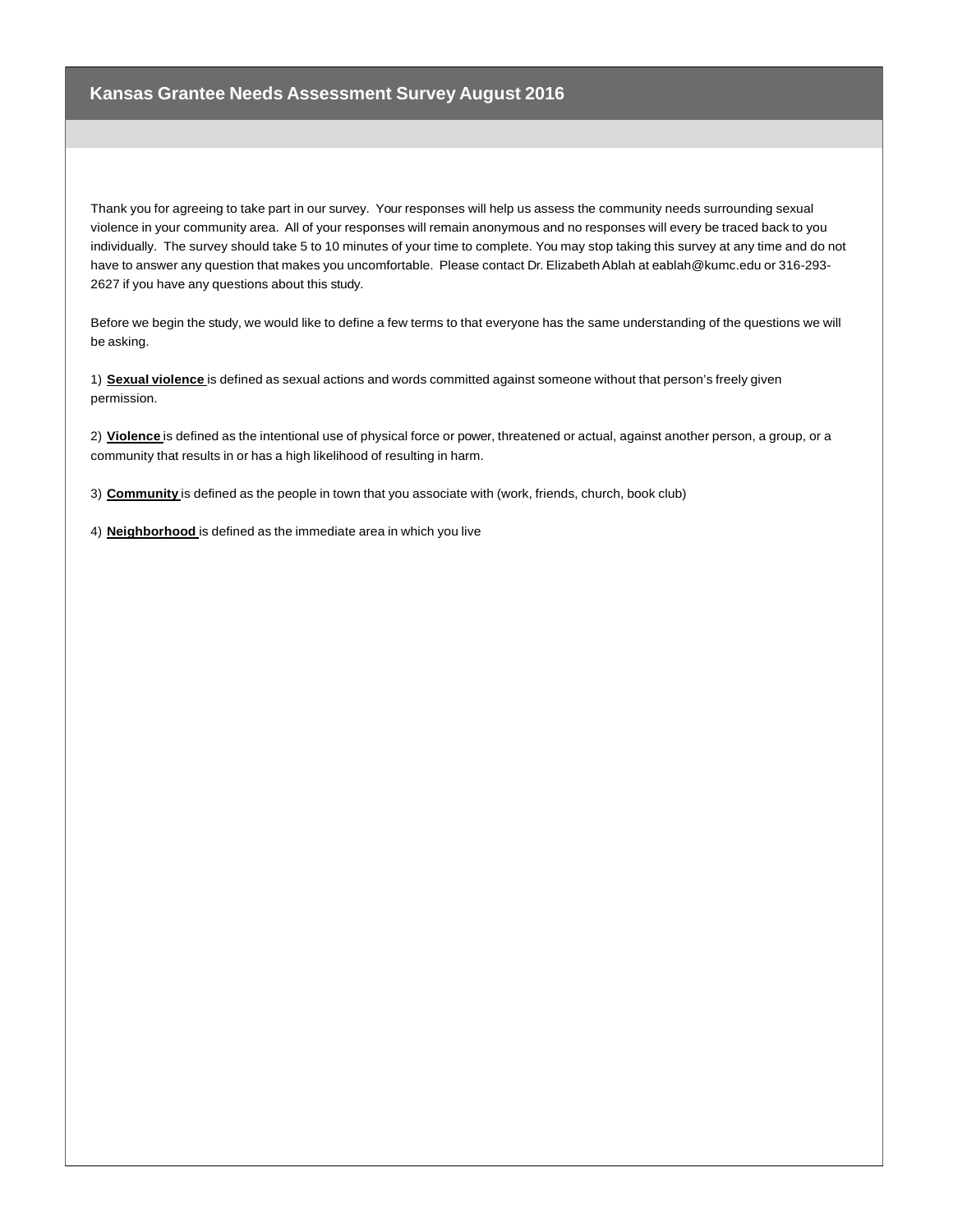|  | Kansas Grantee Needs Assessment Survey August 2016 |  |  |
|--|----------------------------------------------------|--|--|
|--|----------------------------------------------------|--|--|

1. What is your gender?

 $\bigcirc$  Male

 $\bigcap$ 

Female

2. What is your age?

 $\bigcirc$  18-24

 $\bigcirc$  25-34

- $\bigcirc$  35-44
- 45-54  $\bigcap$
- 55-64 C
- 65-74 €.
- 75-84 €.
- ◯ 85 or older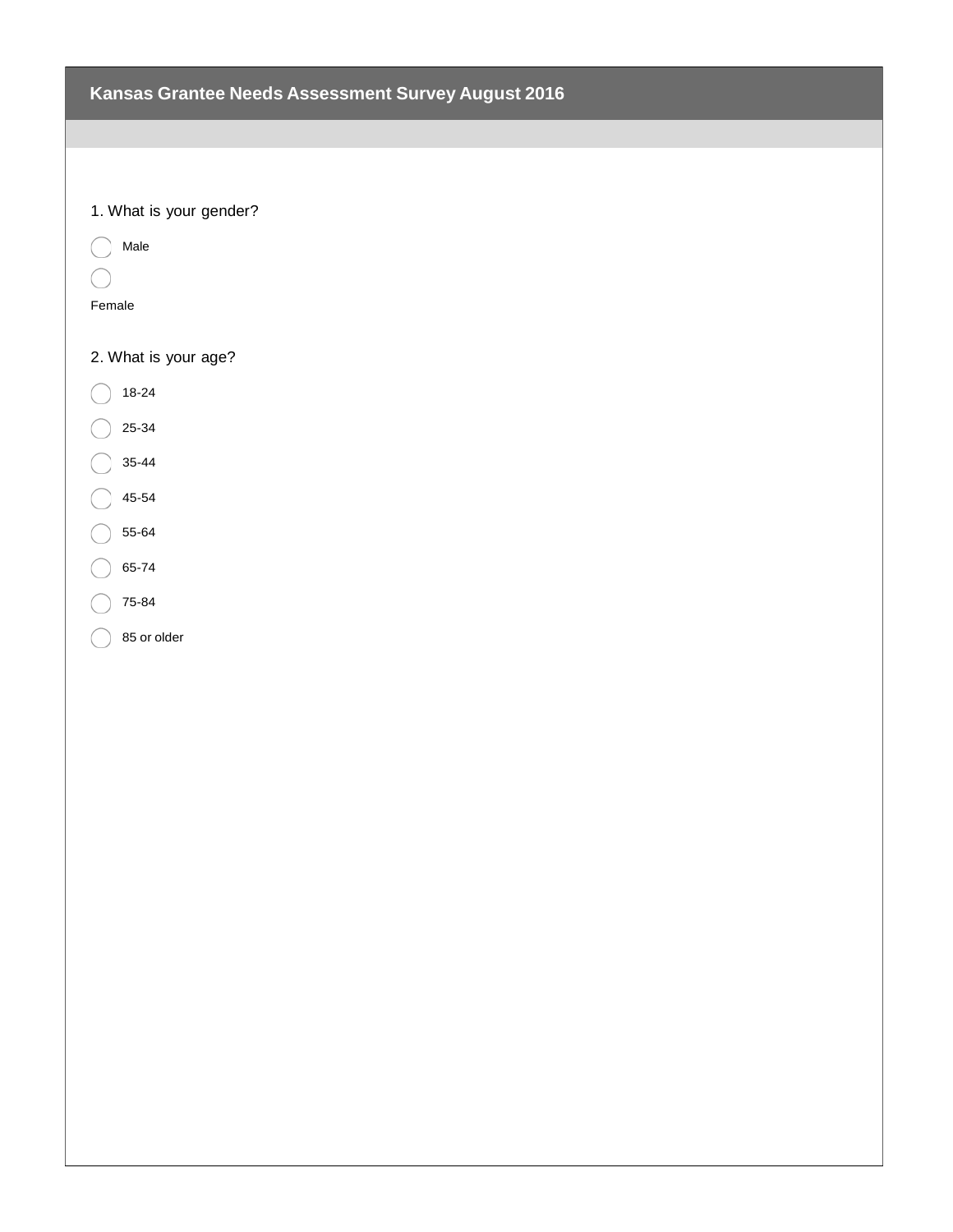Refer to the image below when answering the next question



3. Looking at the map image above, please indicate which zone you reside in.

- Zone 1
- Zone 2
- Zone 3
- Zone 4
- Just outside the city

None of the above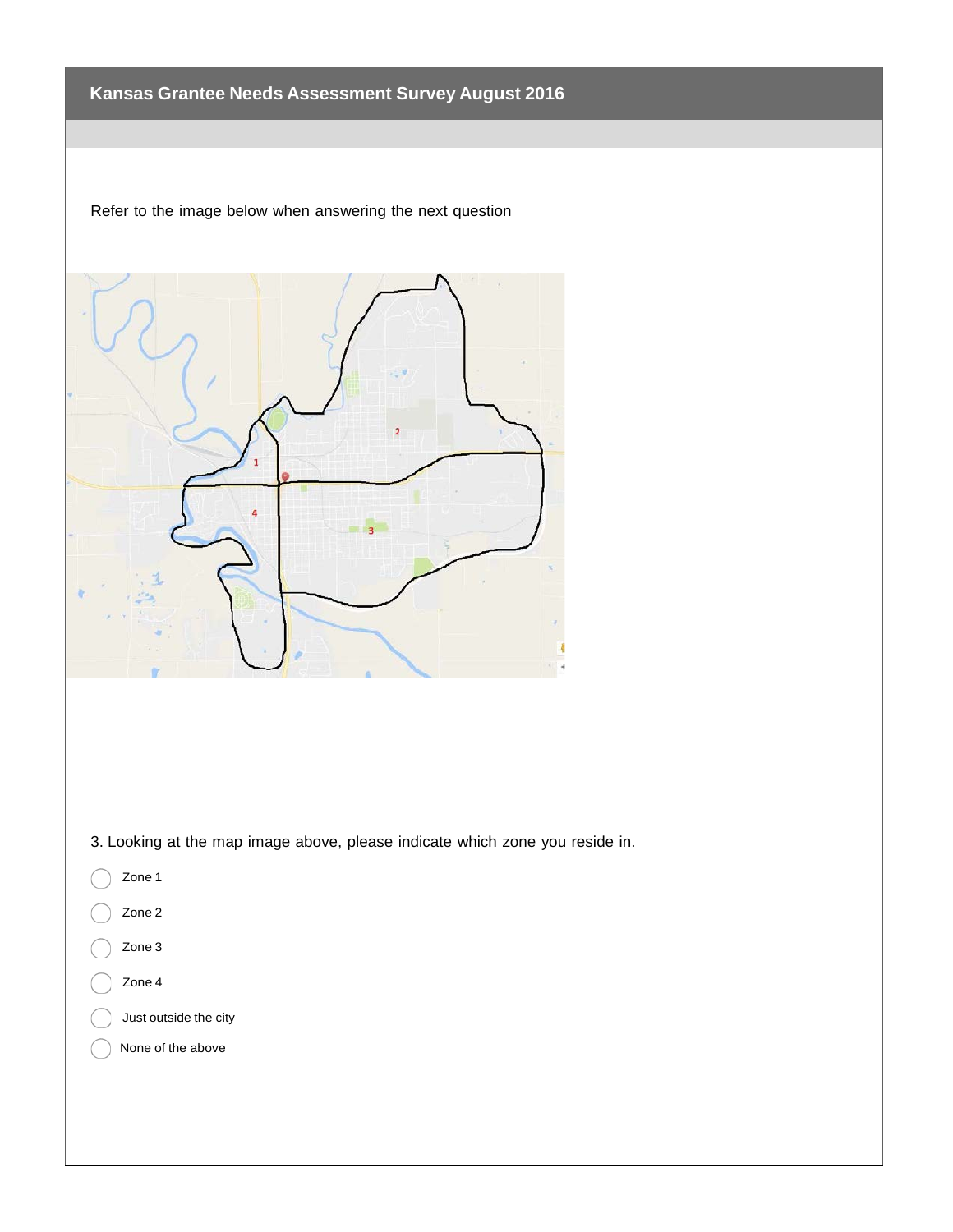4. Please rate your level of agreement with the following statements using the scale provided.

|                                                                                             |                   |       | Neither              |                 |                      |
|---------------------------------------------------------------------------------------------|-------------------|-------|----------------------|-----------------|----------------------|
|                                                                                             | Strongly<br>agree | Agree | agree or<br>disagree | <b>Disagree</b> | Strongly<br>disagree |
|                                                                                             |                   |       |                      |                 |                      |
| I feel like I belong to my neighborhood.                                                    |                   |       |                      |                 |                      |
| I feel loyal to the people in my neighborhood.                                              |                   |       |                      |                 |                      |
| I would be willing to work together with others on something to<br>improve my neighborhood. |                   |       |                      |                 |                      |
| I like to think of myself as similar to the people who live in my<br>neighborhood.          |                   |       |                      |                 |                      |
| Overall, I am very attracted to living in my neighborhood.                                  |                   |       |                      |                 |                      |
| Given the opportunity, I would like to move out of my<br>neighborhood.                      |                   |       |                      |                 |                      |

5. Please rate your level of agreement with the following statements using the scale provided.

|                                                                                           | Strongly<br>agree | Agree | Neither<br>agree or<br>disagree | <b>Disagree</b> | Strongly<br>disagree |
|-------------------------------------------------------------------------------------------|-------------------|-------|---------------------------------|-----------------|----------------------|
| I visit with my neighbors in their homes.                                                 |                   |       |                                 |                 |                      |
| If I needed advice about something I could go to someone in my<br>neighborhood.           |                   |       |                                 |                 |                      |
| I regularly stop and talk with people in my neighborhood                                  |                   |       |                                 |                 |                      |
| I know most of the names of people on my block.                                           |                   |       |                                 |                 |                      |
| I would feel comfortable asking to borrow some food or a tool<br>from people on my block. |                   |       |                                 |                 |                      |
| I would feel comfortable asking people on my block to watch my<br>home while I was away.  |                   |       |                                 |                 |                      |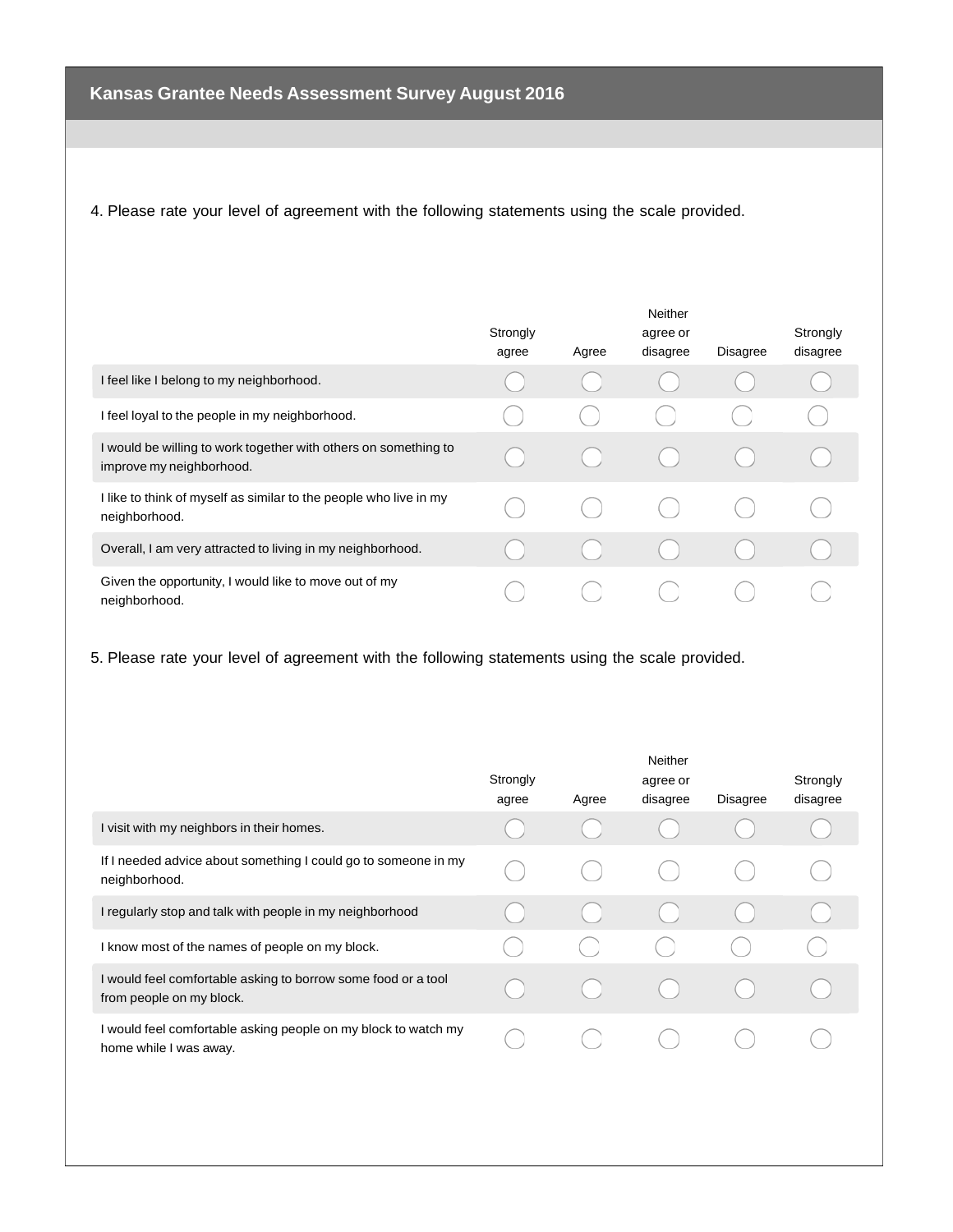| Kansas Grantee Needs Assessment Survey August 2016                         |  |  |  |
|----------------------------------------------------------------------------|--|--|--|
|                                                                            |  |  |  |
|                                                                            |  |  |  |
| 6. I use the Rec Center because (check all that apply):                    |  |  |  |
| I can get exercise there                                                   |  |  |  |
| I feel safe there                                                          |  |  |  |
| It is a place to see other people                                          |  |  |  |
| I participate in activities there                                          |  |  |  |
| It's a good place for the kids to play                                     |  |  |  |
| N/A - I do not use the Rec Center                                          |  |  |  |
|                                                                            |  |  |  |
| 7. I DO NOT use the Rec Center in the city because (check all that apply): |  |  |  |
| It is not convenient                                                       |  |  |  |
| I don't feel safe                                                          |  |  |  |
| It is dirty                                                                |  |  |  |
| People I don't want to be around are there                                 |  |  |  |
| I don't feel like the kids can play safely                                 |  |  |  |
| There is nothing to do there                                               |  |  |  |
| I think violence happens there                                             |  |  |  |
| I think drug deals happen there                                            |  |  |  |
| There is poor lighting when it is dark                                     |  |  |  |
| N/A - I do use the rec center                                              |  |  |  |
|                                                                            |  |  |  |
|                                                                            |  |  |  |
|                                                                            |  |  |  |
|                                                                            |  |  |  |
|                                                                            |  |  |  |
|                                                                            |  |  |  |
|                                                                            |  |  |  |
|                                                                            |  |  |  |
|                                                                            |  |  |  |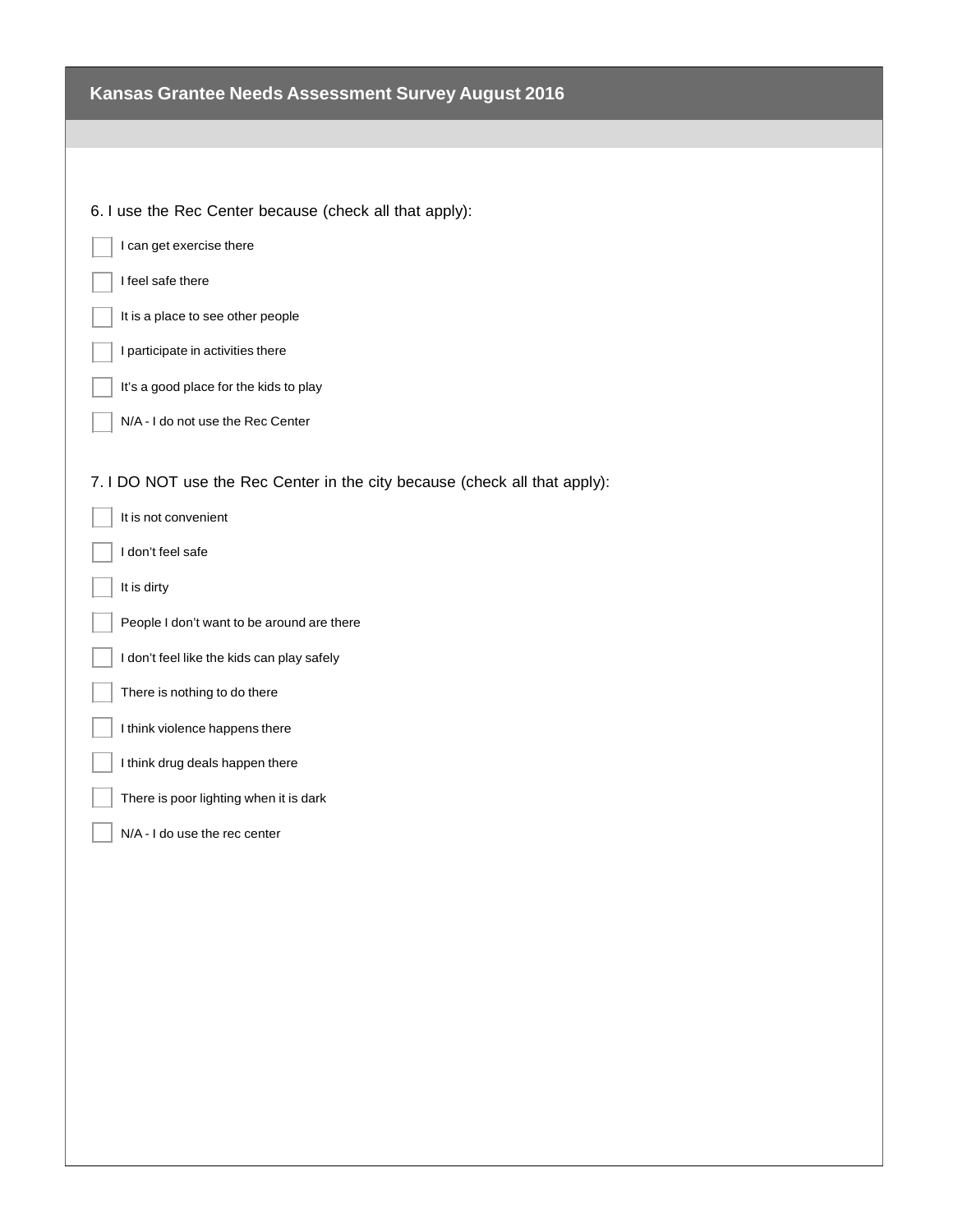| Kansas Grantee Needs Assessment Survey August 2016                          |  |  |  |
|-----------------------------------------------------------------------------|--|--|--|
|                                                                             |  |  |  |
|                                                                             |  |  |  |
| 8. I use the parks in the city because (check all that apply):              |  |  |  |
| I can get exercise there                                                    |  |  |  |
| I feel safe there                                                           |  |  |  |
| It is a place to see other people                                           |  |  |  |
| I like to be outside                                                        |  |  |  |
| I participate in activities there                                           |  |  |  |
| It's a good place for the kids to play                                      |  |  |  |
| N/A - I do not use the parks                                                |  |  |  |
|                                                                             |  |  |  |
| 9. I do NOT use the parks in the city because (check all that apply):       |  |  |  |
| It is not convenient                                                        |  |  |  |
| I don't feel safe                                                           |  |  |  |
| They are dirty                                                              |  |  |  |
| People I don't want to be around are there                                  |  |  |  |
| I don't feel like the kids can play safely                                  |  |  |  |
| There is nothing to do there                                                |  |  |  |
| I think violence happens there                                              |  |  |  |
| I think drug deals happen there                                             |  |  |  |
| There is poor lighting when it is dark                                      |  |  |  |
| N/A - I do use the parks                                                    |  |  |  |
|                                                                             |  |  |  |
| 10. Do you have any comments you'd like to add about the parks in the city? |  |  |  |
|                                                                             |  |  |  |
|                                                                             |  |  |  |
|                                                                             |  |  |  |
|                                                                             |  |  |  |
|                                                                             |  |  |  |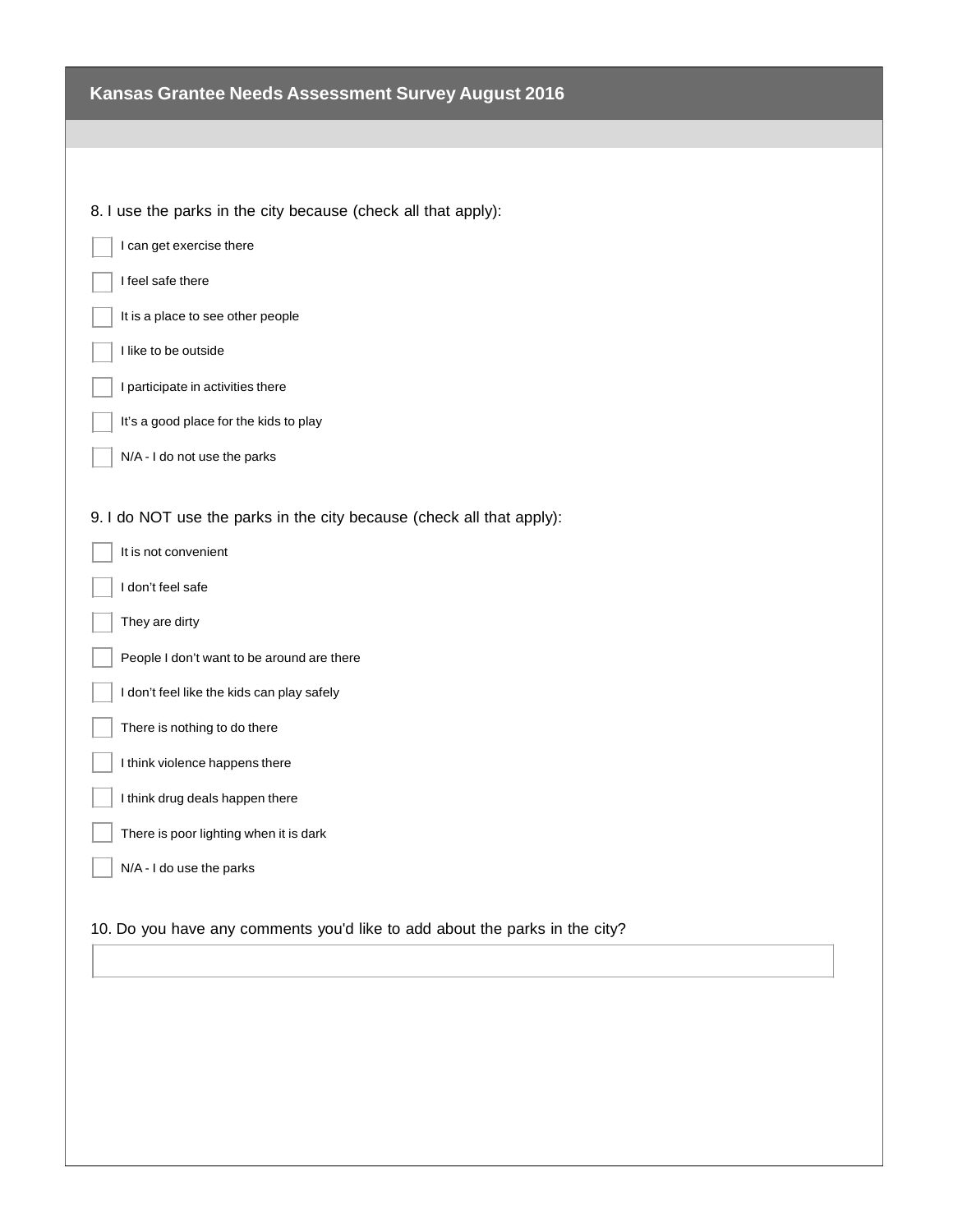#### 11. How often have you experienced the following in your community?

|                                                        | Never | Once or twice | A few times | Many times |
|--------------------------------------------------------|-------|---------------|-------------|------------|
| I have heard guns being shot                           |       |               |             |            |
| I have seen somebody arrested                          |       |               |             |            |
| I have seen drug deals                                 |       |               |             |            |
| I have seen somebody beaten up                         |       |               |             |            |
| I have seen somebody get stabbed                       |       |               |             |            |
| I have seen somebody get shot                          |       |               |             |            |
| I have seen gangs in my neighborhood                   |       |               |             |            |
| I have seen somebody pull a gun on another person      |       |               |             |            |
| I have seen somebody pull a knife on another person    |       |               |             |            |
| I have seen somebody steal from other's house or store |       |               |             |            |

12. The following words describe my neighborhood (Check all that apply):

| Crime                                         |
|-----------------------------------------------|
| Fights                                        |
| Drug selling                                  |
| Run down                                      |
| Theft                                         |
| Empty or abandoned buildings                  |
| None of these things describe my neighborhood |
|                                               |
|                                               |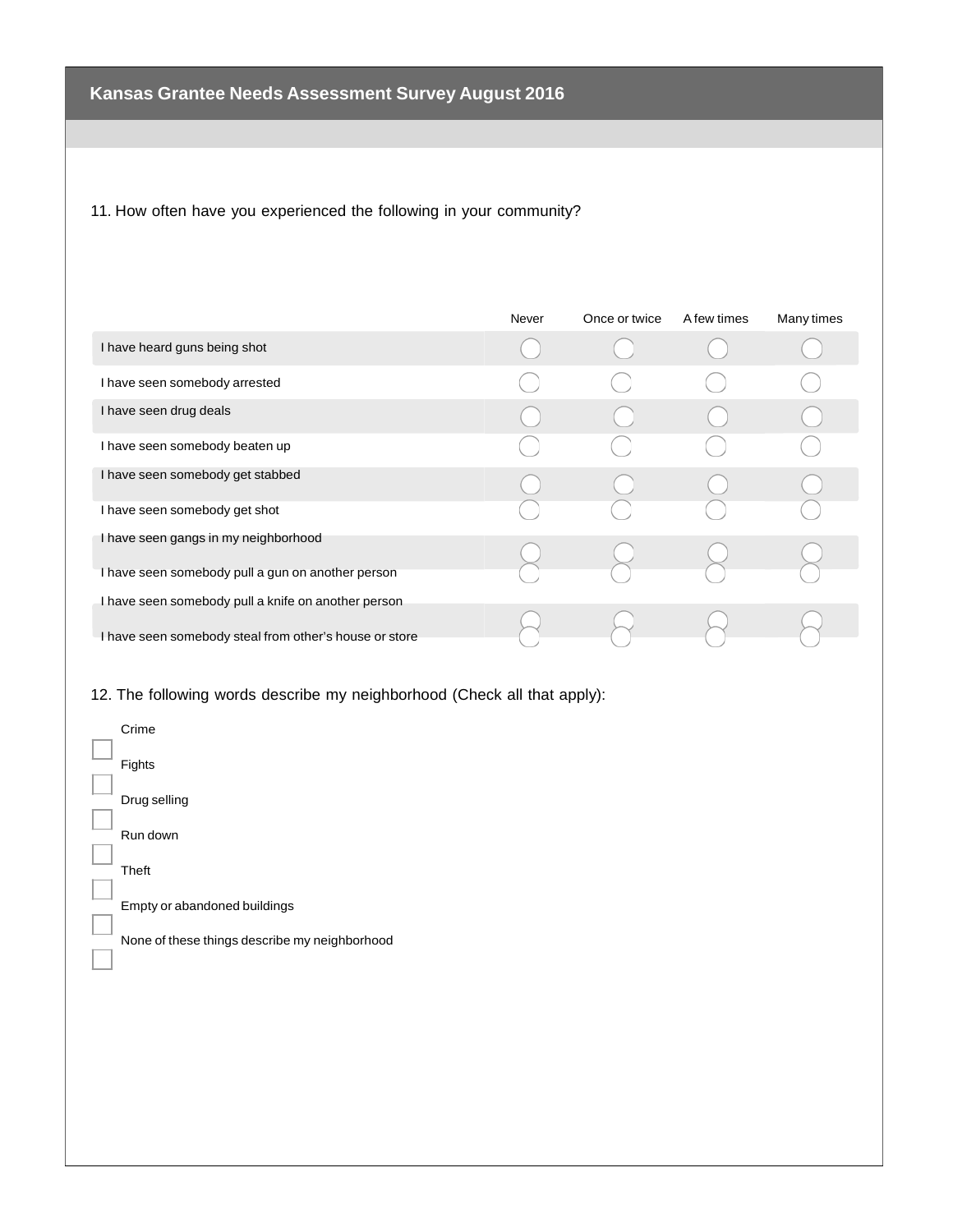| Kansas Grantee Needs Assessment Survey August 2016 |  |  |  |
|----------------------------------------------------|--|--|--|
|----------------------------------------------------|--|--|--|

13. I know at least one person personally, in my community, who has been a victim of sexual violence.

Yes  $\bigcirc$ 

 $\bigcirc$ 

No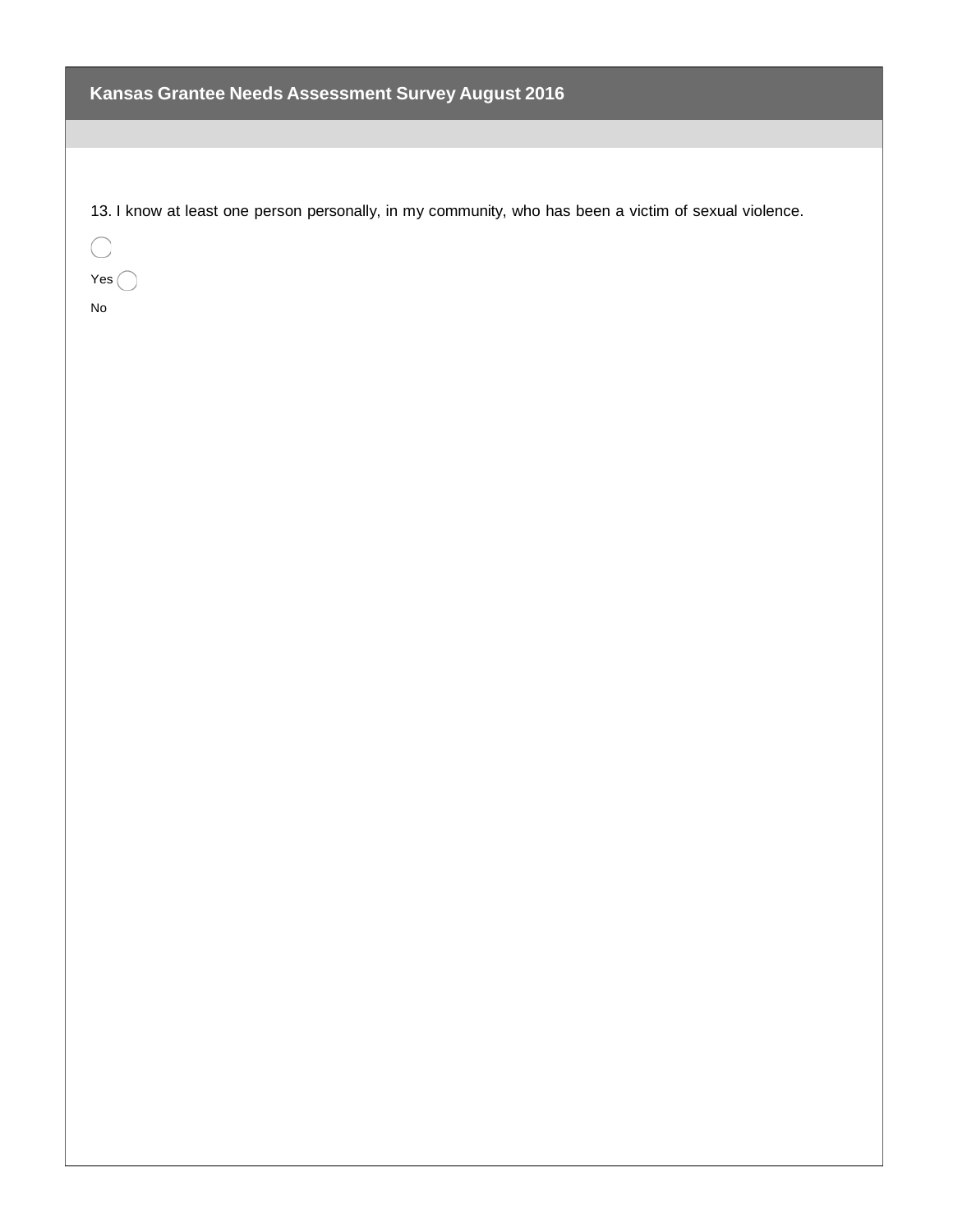14. For all of the incidents you know about, were the incident(s) reported to law enforcement:

All of the people I know had their incidents reported

€.

None of the people I know had their incidents reported

Some of the people I know had their incidents reported and some didn't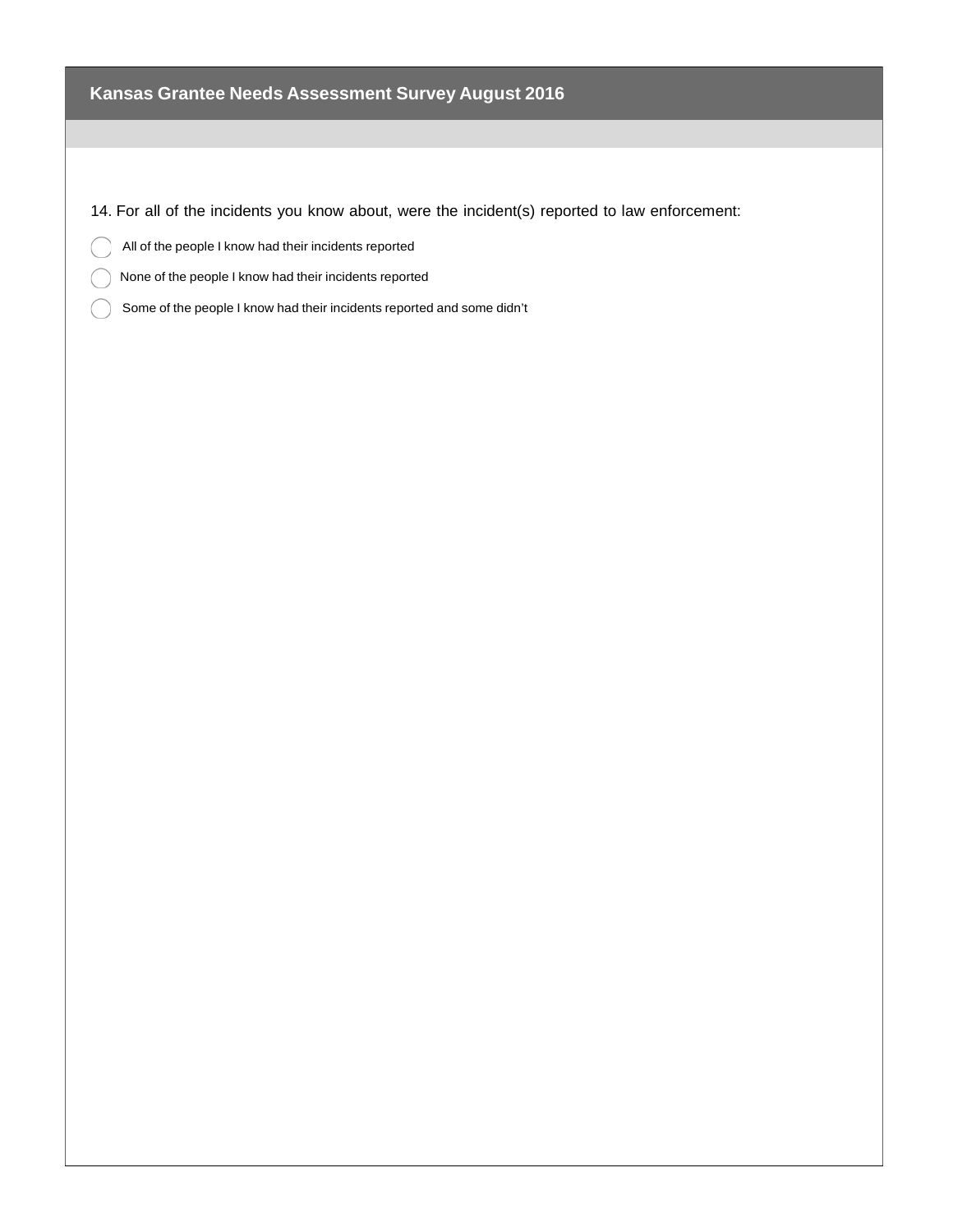|  |  | Kansas Grantee Needs Assessment Survey August 2016 |
|--|--|----------------------------------------------------|
|--|--|----------------------------------------------------|

15. I know at least one person personally, in my community, who has committed sexual violence

Yes  $\bigcirc$ 

 $\bigcirc$ 

No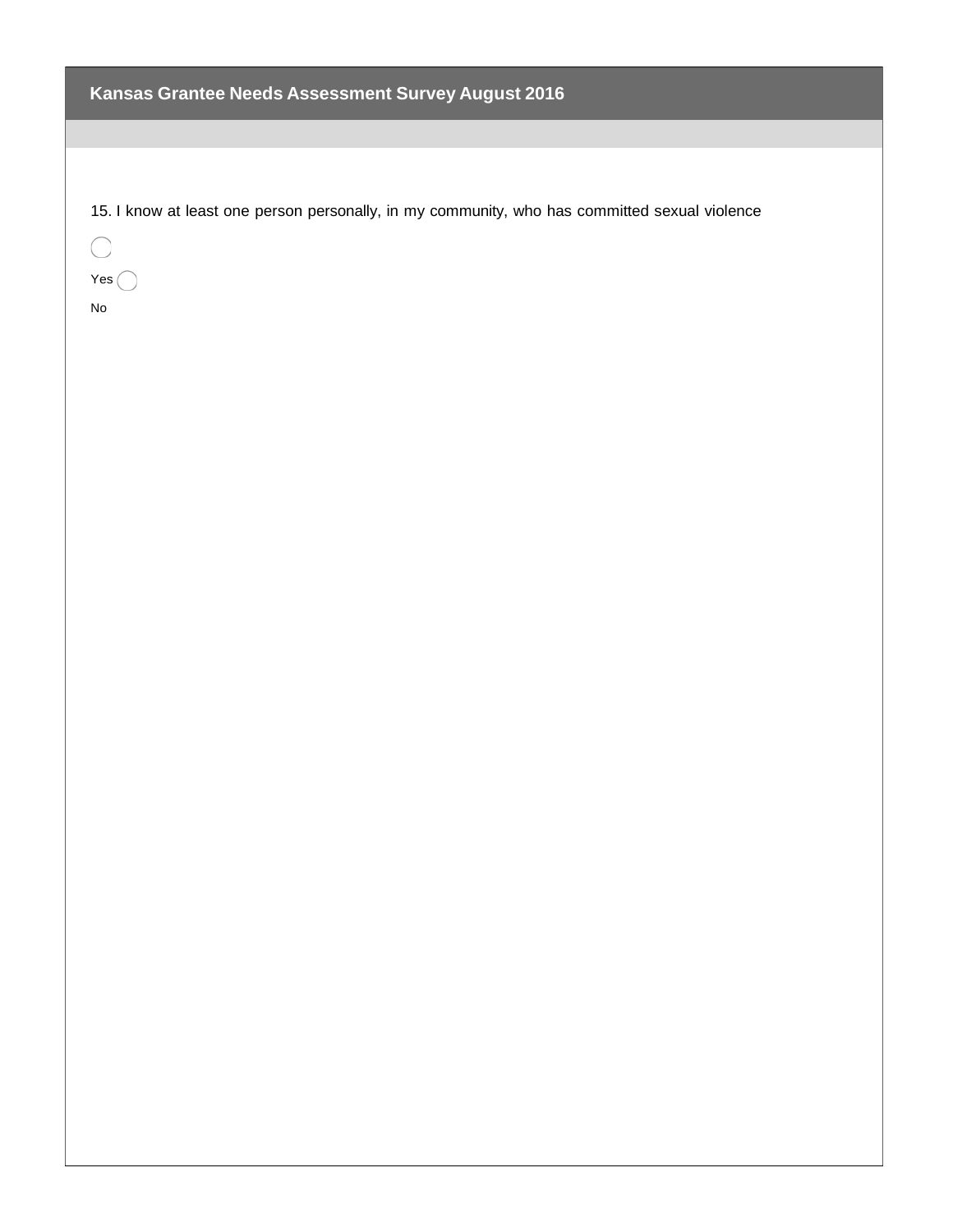16. Was the person or people you know about prosecuted?

All of the people I know were

None of the people I know were

Some of the people I know were and some weren't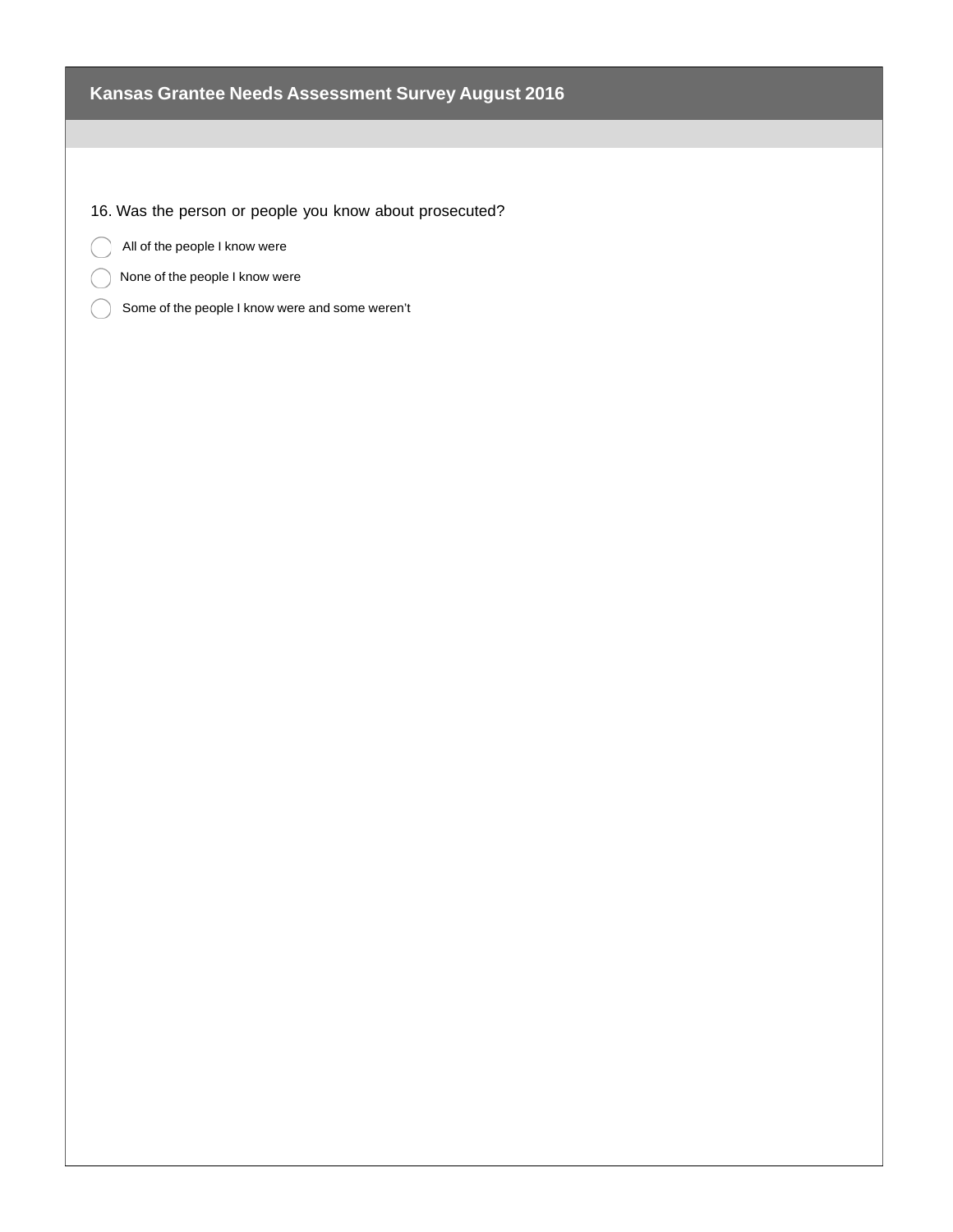| Kansas Grantee Needs Assessment Survey August 2016                                             |  |
|------------------------------------------------------------------------------------------------|--|
|                                                                                                |  |
|                                                                                                |  |
| 17. Which programs or initiatives have you heard of in your community? (Check all that apply): |  |
| Steps to Respect (grade school education program)                                              |  |
| Second Step (grade school education program)                                                   |  |
| The Sexual Violence Prevention and Education Coalition                                         |  |
| Communities Against Violence                                                                   |  |
| The RESPECT Committee                                                                          |  |
| Coaching Boys Into Men (high school curriculum)                                                |  |
|                                                                                                |  |
|                                                                                                |  |
|                                                                                                |  |
|                                                                                                |  |
|                                                                                                |  |
|                                                                                                |  |
|                                                                                                |  |
|                                                                                                |  |
|                                                                                                |  |
|                                                                                                |  |
|                                                                                                |  |
|                                                                                                |  |
|                                                                                                |  |
|                                                                                                |  |
|                                                                                                |  |
|                                                                                                |  |
|                                                                                                |  |
|                                                                                                |  |
|                                                                                                |  |
|                                                                                                |  |